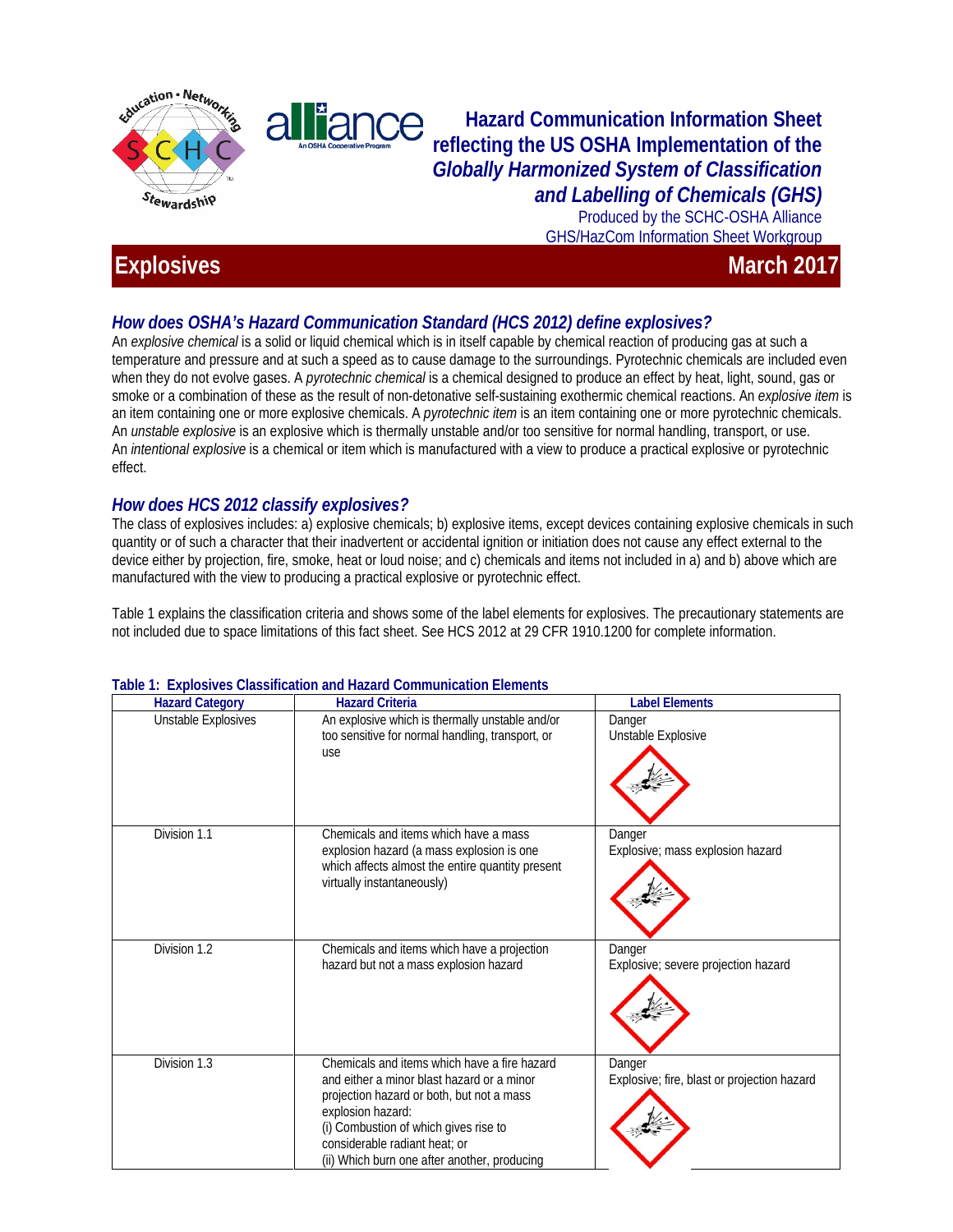|              | minor blast or projection effects or both                                                                                                                                                                                                                                                                                                                                                                                     |                                                             |
|--------------|-------------------------------------------------------------------------------------------------------------------------------------------------------------------------------------------------------------------------------------------------------------------------------------------------------------------------------------------------------------------------------------------------------------------------------|-------------------------------------------------------------|
| Division 1.4 | Chemicals and items which present no<br>significant hazard: chemicals and items which<br>present only a small hazard in the event of<br>ignition or initiation. The effects are largely<br>confined to the package and no projection of<br>fragments of appreciable size or range is to be<br>expected. An external fire shall not cause<br>virtually instantaneous explosion of almost the<br>entire contents of the package | Warning<br>Fire or projection hazard                        |
| Division 1.5 | Very insensitive chemicals which have a mass<br>explosion hazard: chemicals which have a<br>mass explosion hazard but are so insensitive<br>that there is very little probability of initiation or<br>of transition from burning to detonation under<br>normal conditions                                                                                                                                                     | Danger<br>May mass explode in fire<br>(No pictogram)        |
| Division 1.6 | Extremely insensitive items which do not have a<br>mass explosion hazard: items which contain<br>only extremely insensitive detonating chemicals<br>and which demonstrate a negligible probability<br>of accidental initiation or propagation                                                                                                                                                                                 | (No signal word)<br>(No hazard statement)<br>(No pictogram) |

#### *Additional classification considerations*

Explosives are classified as unstable explosives or assigned to one of the six divisions identified in Appendix B.1.2 to HCS 2012 (29 CFR 1910.1200) in accordance with the three step procedure in Part I of the UN Recommendations on the Transport of Dangerous Goods, Manual of Tests and Criteria, Revision 4. The first step is to ascertain whether the substance or mixture has explosive effects (Test Series 1). The second step is the acceptance procedure (Test Series 2 to 4) and the third step is the assignment to a hazard division (Test Series 5 to 7). The assessment whether a candidate for "ammonium nitrate emulsion or suspension or gel, intermediate for blasting explosives (ANE)" is insensitive enough for inclusion as an oxidizing liquid (See Appendix B.13 to HCS 2012) or an oxidizing solid (See Appendix B.14 to HCS 2012) is determined by Test Series 8 tests.

Explosive properties are associated with the presence of certain chemical groups in a molecule, which can react to produce very rapid increases in temperature or pressure. The screening procedure is aimed at identifying the presence of such reactive groups and the potential for rapid energy release. If the screening procedure identifies the chemical as a potential explosive, the acceptance procedure is necessary for classification (See section 10.3 of the UN Recommendations on the Transport of Dangerous Goods, Manual of Tests and Criteria, Revision 4).

A chemical is not classified as explosive if:

- a) There are no chemical groups associated with explosive properties present in the molecule; or
- b) The substance contains chemical groups associated with explosive properties which include oxygen and the calculated oxygen balance is less than -200; or
- c) The organic substance or a homogenous mixture of organic substances contains chemical groups associated with explosive properties but the exothermic decomposition energy is less than 500 J/g and the onset of exothermic decomposition is below 500°C (932°F). The exothermic decomposition energy may be determined using a suitable calorimetric technique; or
- d) For mixtures of inorganic oxidizing substances with organic material(s), the concentration of the inorganic oxidizing substance is:
	- i. less than 15%, by mass, if the oxidizing substance is assigned to Category 1 or 2;
	- ii. less than 30%, by mass, if the oxidizing substance is assigned to Category 3.

#### *To learn more…*

- **OSHA: Hazard Communication :** <https://www.osha.gov/dsg/hazcom/index.html>
- **SCHCsite:**<http://www.schc.org/osha-alliance>

*The information contained in this sheet is believed to accurately represent current OSHA HCS requirements. However, SCHC cannot guarantee the accuracy or completeness of this information. Users are responsible for determining the suitability and appropriateness of these materials for any particular application.*

*Through the OSHA and SCHC Alliance, SCHC developed this sheet for informational purposes only. It does not necessarily reflect the official views of OSHA or the U.S. Department of Labor.*

Copyright © SCHC 2017 │Cannot be reproduced or distributed for commercial purposes.